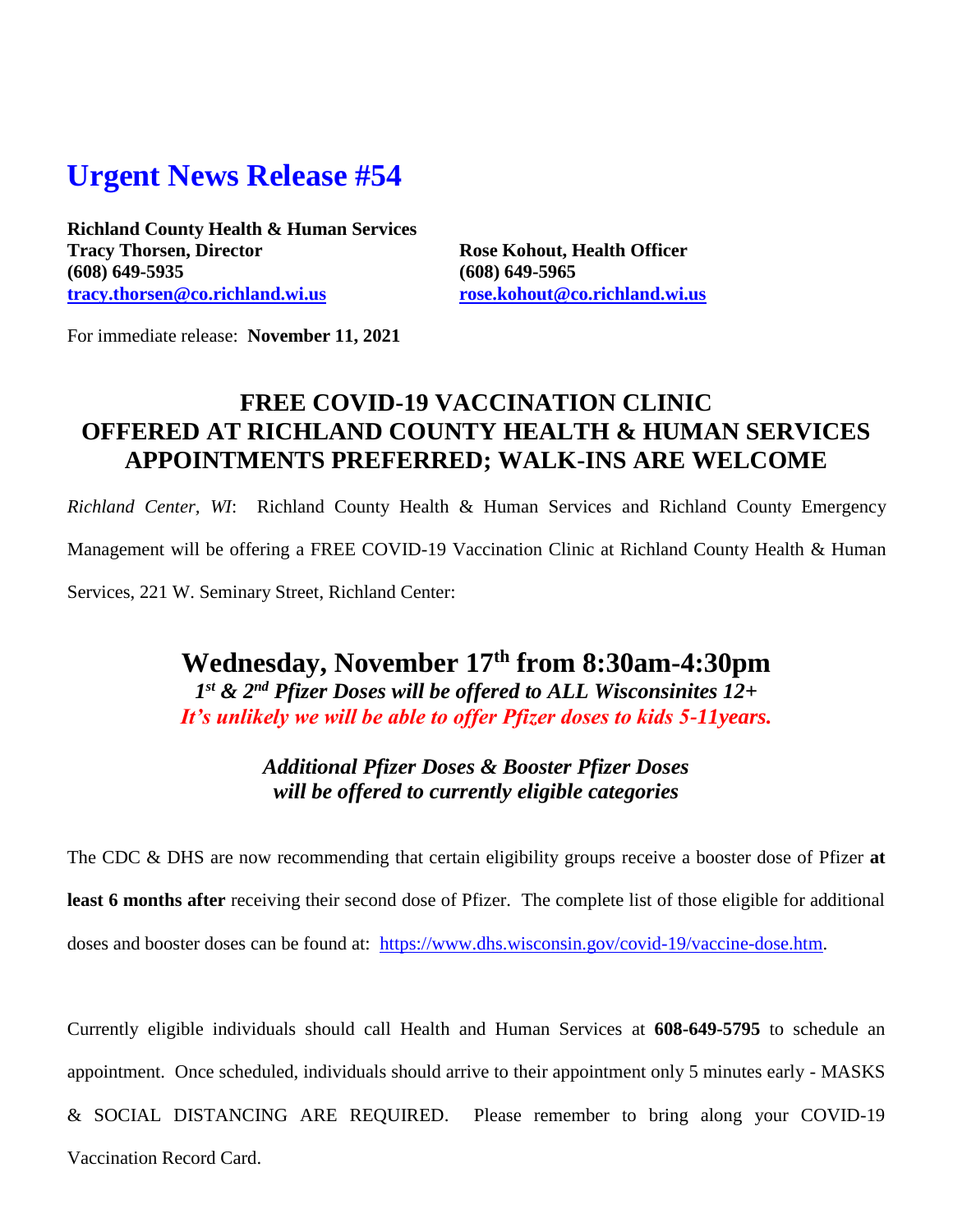The following partners are offering vaccine clinics in Richland County, and are able to administer Pfizer to

children 5-11 years (which requires two doses 21 days apart to offer full protection):

**The Richland Hospital and Clinic** offers COVID-19 and Influenza vaccinations:

Monday, Tuesday, Thursday & Friday from 9am-5pm

Pfizer initial doses, booster doses, and Influenza vaccinations will be offered BY APPOINTMENT ONLY. To schedule an appointment, please call 608-647-6321.

> Offering Pfizer to kids 5-11 years: Monday, Tuesday, Thursday & Friday from 3:20pm-5pm

APPOINTMENTS ARE REQUIRED. To schedule an appointment, please call 608-647-6321.

- **The Spring Green Medical Center** offers COVID-19 vaccinations, Pfizer initial doses, booster doses, kid-size doses, and Influenza vaccinations BY APPOINTMENT ONLY. To schedule an appointment, please call 608-588-7413.
- **The Muscoda Health Center** offers COVID-19 vaccinations, Pfizer initial doses, booster doses, kidsize doses, and Influenza vaccinations BY APPOINTMENT ONLY. To schedule an appointment, please call 608-739-3113.
- **The Center Pharmacy** offers COVID-19 and Influenza vaccinations at 190 N. Orange Street, Richland Center EVERY DAY. APPOINTMENTS PREFERRED. Walk-ins based upon supply and wait times vary depending upon staffing levels. Moderna also available for initial doses and booster doses. To schedule an appointment, please call 608-647-8918.

Offering Pfizer to kids 5-11 years: Saturday, November  $13<sup>th</sup>$  from 1-3:30pm

 **The Boscobel Pharmacy** offers COVID-19 and Influenza vaccinations at 1028 Wisconsin Avenue, Boscobel EVERY DAY. APPOINTMENTS PREFERRED. Walk-ins based upon supply and wait times vary depending upon staffing levels. Moderna also available for initial doses and booster doses. To schedule an appointment, please call 608-375-4466.

> Offering Pfizer to kids 5-11 years: Saturday, November 13<sup>th</sup> from 12-3:30pm

Richland County residents are encouraged to sign-up for NIXLE alerts by texting 53581 to 888777 or go to

[www.nixle.com](http://www.nixle.com/) to sign-up to receive informational emails. You will then receive up-to-date alerts regarding